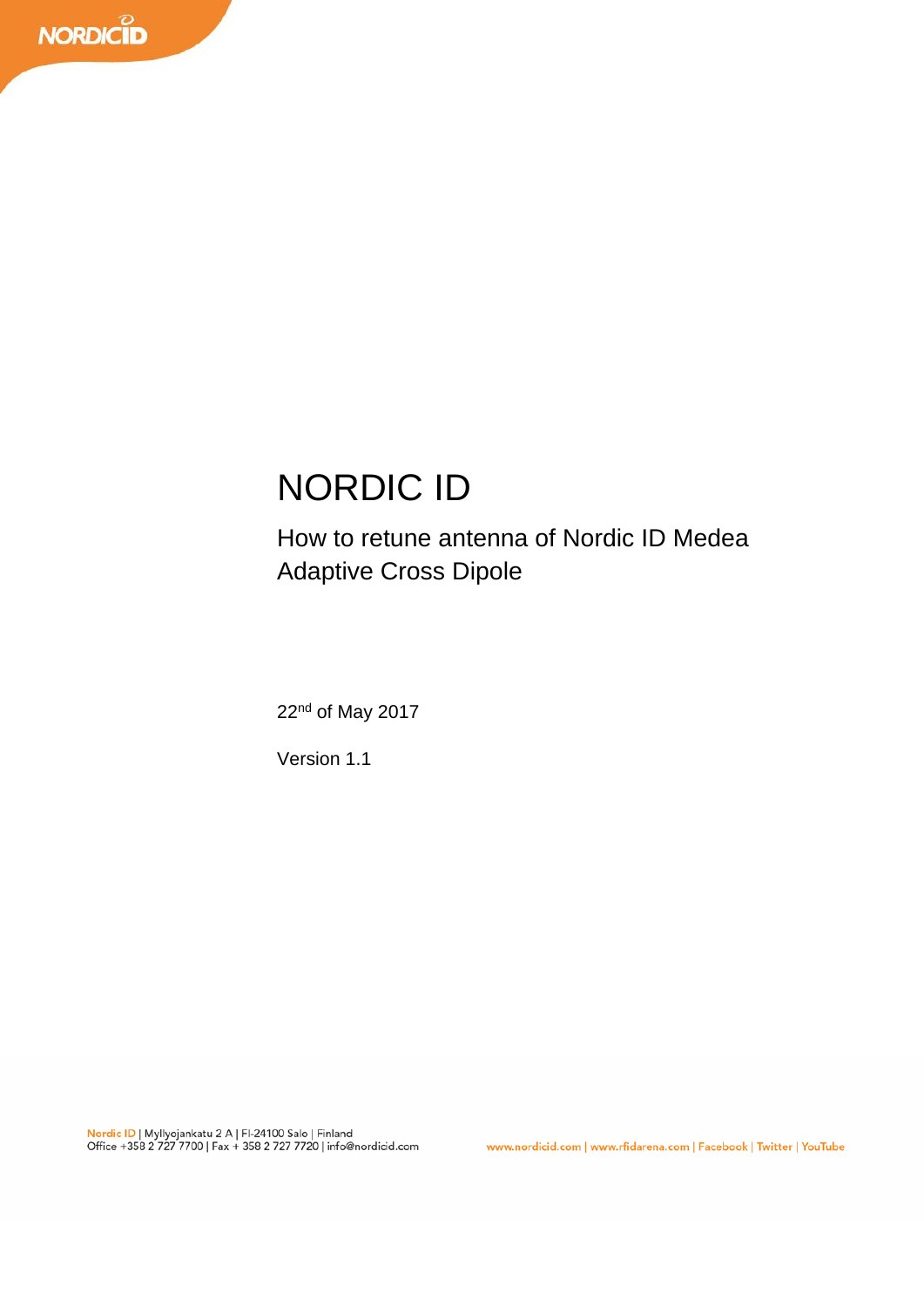## **CONTENT**

|                | 1 VALIDITY OF GUIDE                         | 3 |
|----------------|---------------------------------------------|---|
| $\overline{2}$ | WHEN AND WHY RETUNING OF ANTENNA IS NEEDED? | 3 |
| 3              | <b>HOW TO RETUNE ANTENNA</b>                | 4 |
|                | 3.1 Basic retuning process                  | 4 |
|                | 3.2 Retuning of all antenna elements        | 6 |
|                | 3.3 Retuning of antenna using NUR.API       |   |
|                |                                             |   |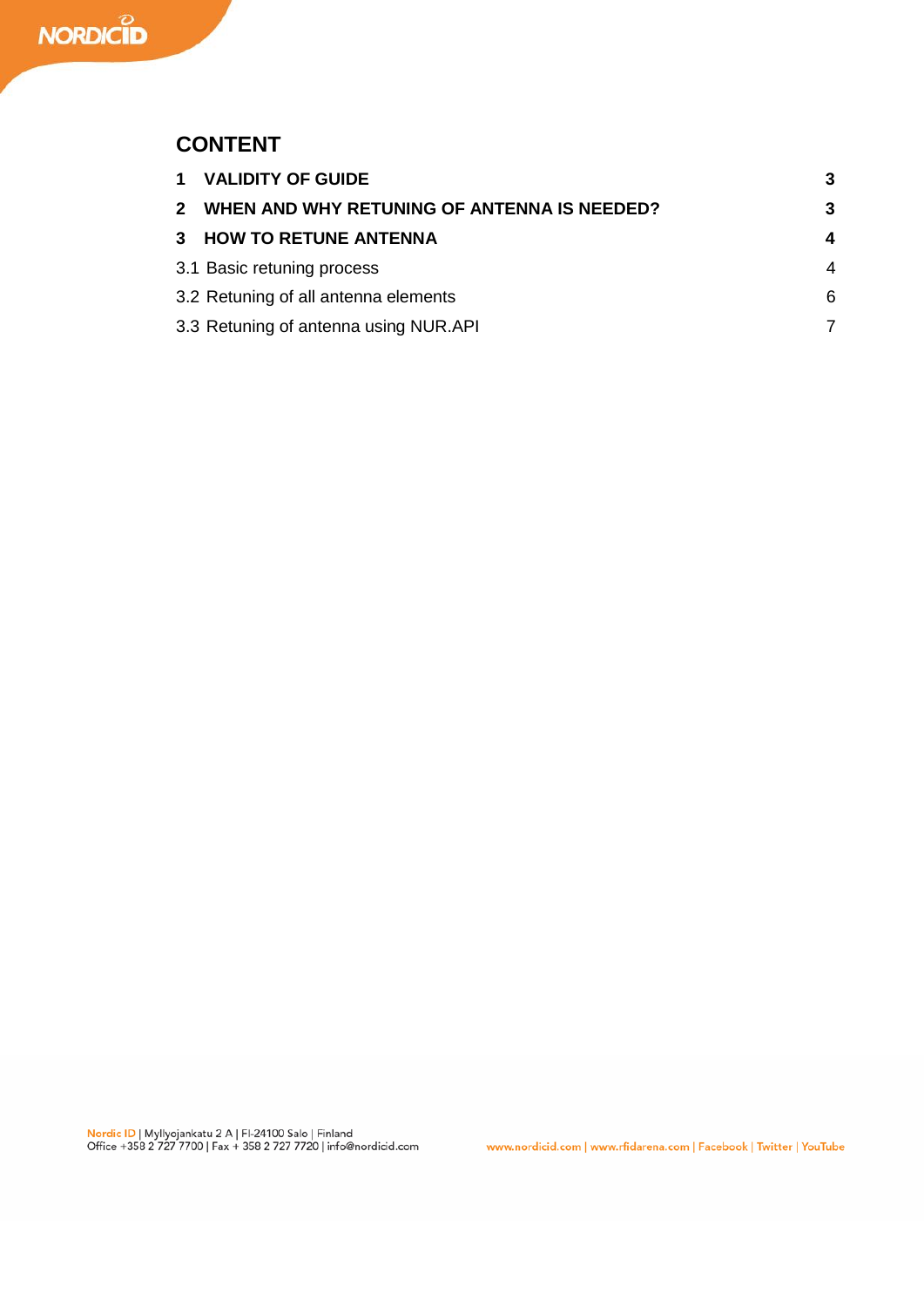## **1 Validity of guide**

This guide is valid for Nordic ID Medea Adaptive Cross Dipole UHF RFID reader.

## **2 When and why retuning of antenna is needed?**

Retuning of antenna is needed if Medea's protective antenna cover is used with the Nordic ID Medea Adaptive Cross Dipole UHF RFID reader. The protective antenna cover affects tuning of antenna and therefore decreases RFID performance of the device. Performance decrease can be noticeable in some use cases.

The retuning of antenna will take the protective antenna covers into account and restores RFID performance to the level where it should be. It should be noted if the retuning of antenna has been done with the protective antenna cover, the retuning needs to be done again without the protective antenna cover if the protective antenna covers are taken off.

**NOTE!** Antenna tuning needs to be done in a free space environment as illustrated in the [Picture 1.](#page-2-0) Keep the device away from all objects, including your body, during the tuning process.



<span id="page-2-0"></span>**Picture 1**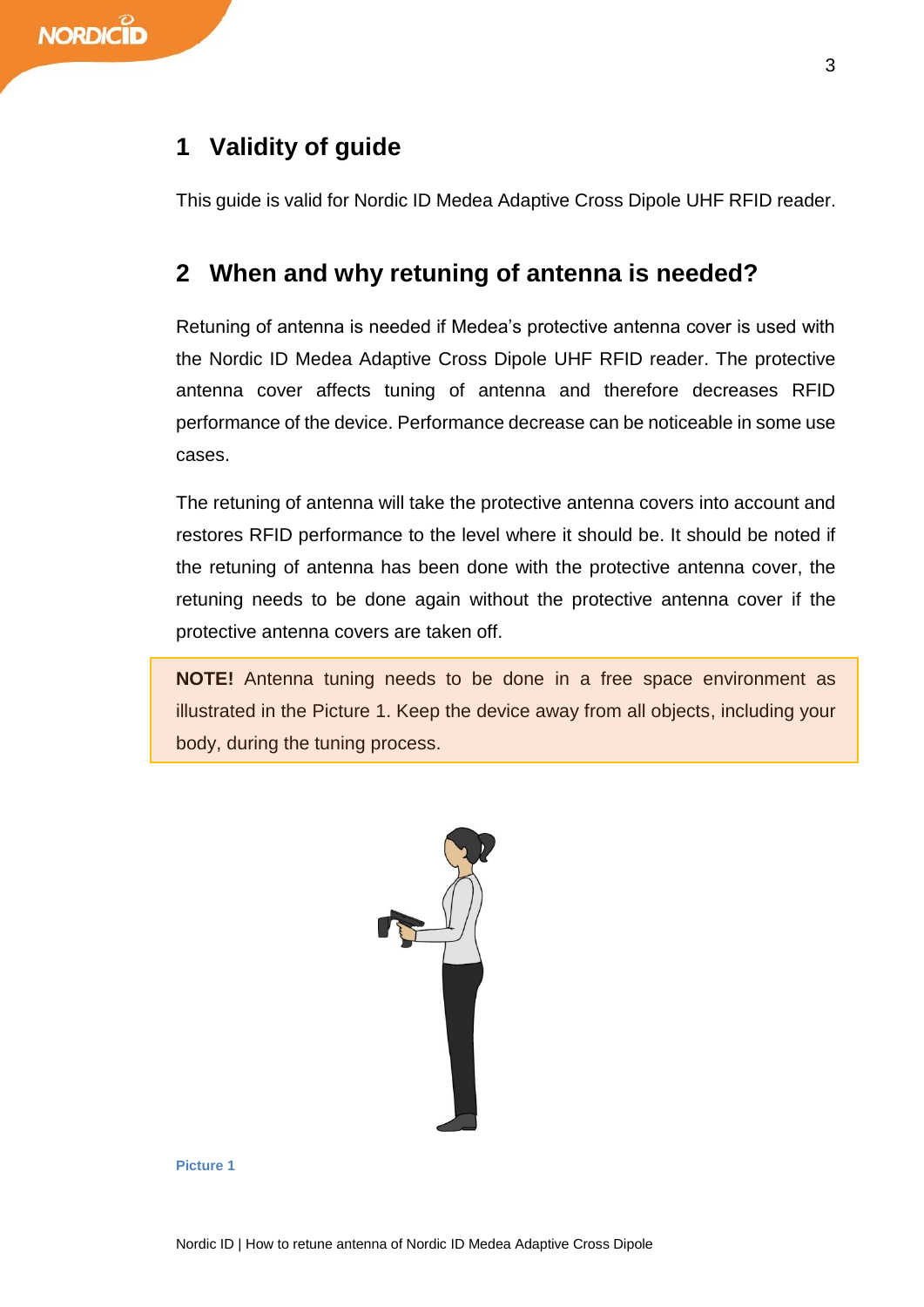### **3 How to retune antenna**

#### <span id="page-3-0"></span>3.1 Basic retuning process

Retuning of antenna is easy but it should be noted that protective antenna cover need to be on the antenna when the retuning is performed. The retuning can be done with NID Rfid Reader application. First open Control Panel by pressing *Windows Key* and selecting *Settings -> Control Panel.*



Open the *NID Rfid Reader* application

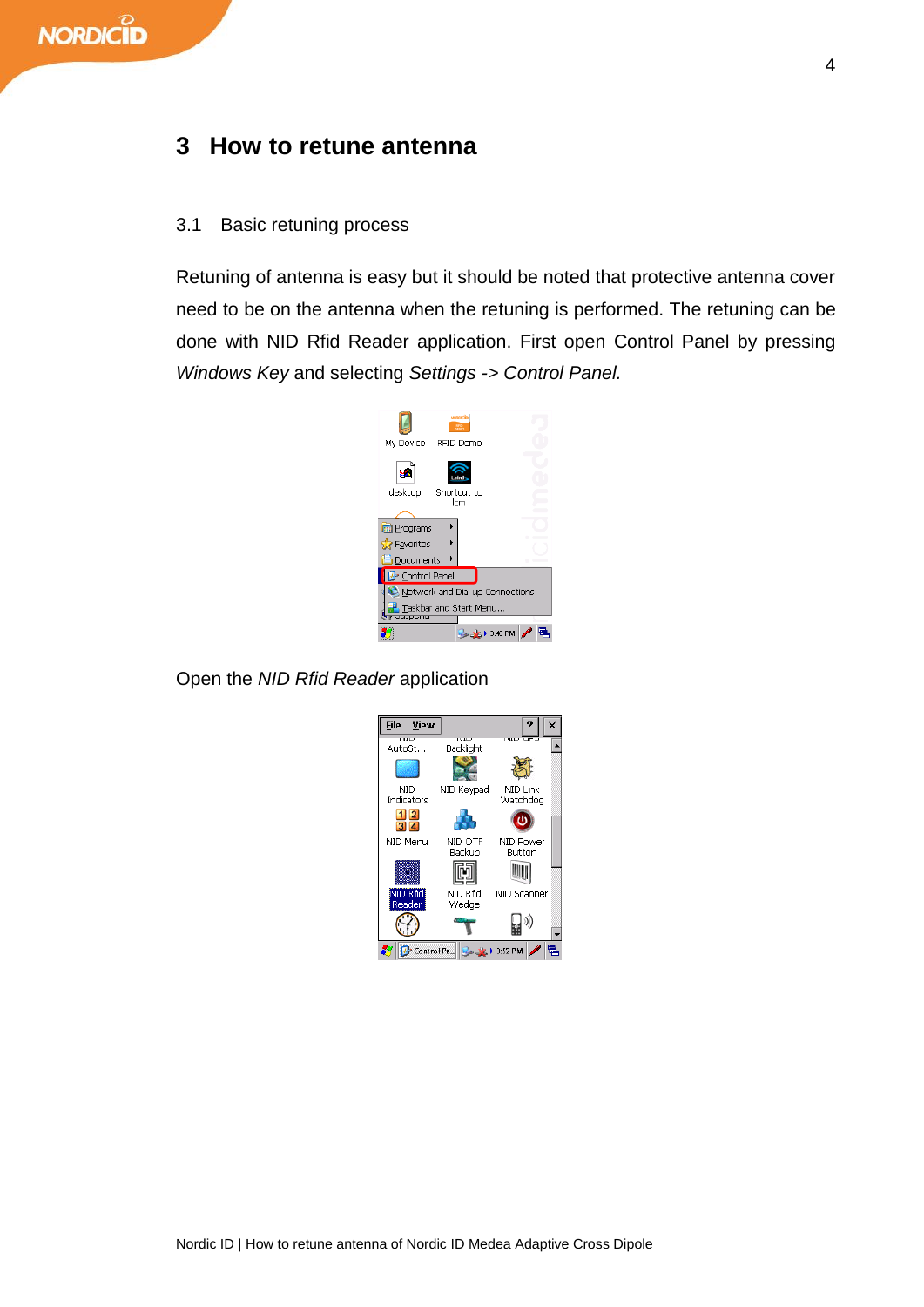Keep the device away from all objects, including your body, during the tuning process. Start the tuning process by pressing *Tune antennas* button and wait a moment

| OK<br><b>Rfid Reader Control</b> |  |  |  |  |  |  |
|----------------------------------|--|--|--|--|--|--|
| RFID UHF Inventory RSSI filter   |  |  |  |  |  |  |
| -RFID Reader                     |  |  |  |  |  |  |
| Module Type:                     |  |  |  |  |  |  |
| NUR-10W                          |  |  |  |  |  |  |
| Module FW:                       |  |  |  |  |  |  |
| 5.4A                             |  |  |  |  |  |  |
| Frequency:                       |  |  |  |  |  |  |
| UHF; Europe                      |  |  |  |  |  |  |
|                                  |  |  |  |  |  |  |
| Tune antennas                    |  |  |  |  |  |  |
| Rfid Reade<br>▶ 3:54 PM          |  |  |  |  |  |  |

Tuning is completed succesfully when Tuned antennaIDs text comes visible. Press OK and you're done!

|                    |                       | <b>Rfid Reader Control</b>         |  | OK |  |  |  |  |
|--------------------|-----------------------|------------------------------------|--|----|--|--|--|--|
|                    |                       | RFID UHF   Inventory   RSSI filter |  |    |  |  |  |  |
| -RFID Reader       |                       |                                    |  |    |  |  |  |  |
| Module Type:       |                       |                                    |  |    |  |  |  |  |
| <b>NUR</b>         | OK                    |                                    |  |    |  |  |  |  |
| Modu               |                       |                                    |  |    |  |  |  |  |
| 5.4A               | Tuned antennaIDs: 0 1 |                                    |  |    |  |  |  |  |
| Frequer            |                       |                                    |  |    |  |  |  |  |
| UHF; Europe        |                       |                                    |  |    |  |  |  |  |
|                    |                       |                                    |  |    |  |  |  |  |
| Tune antennas      |                       |                                    |  |    |  |  |  |  |
| Rfid Reade 3:56 PM |                       |                                    |  |    |  |  |  |  |

**NOTE!** The NID Rfid Reader retunes only internal antenna elements that are enabled. If one wants to retune all the antenna elements, the antenna elements need to be enabled first. More information can be found from the [chapter](#page-5-0) 3.2.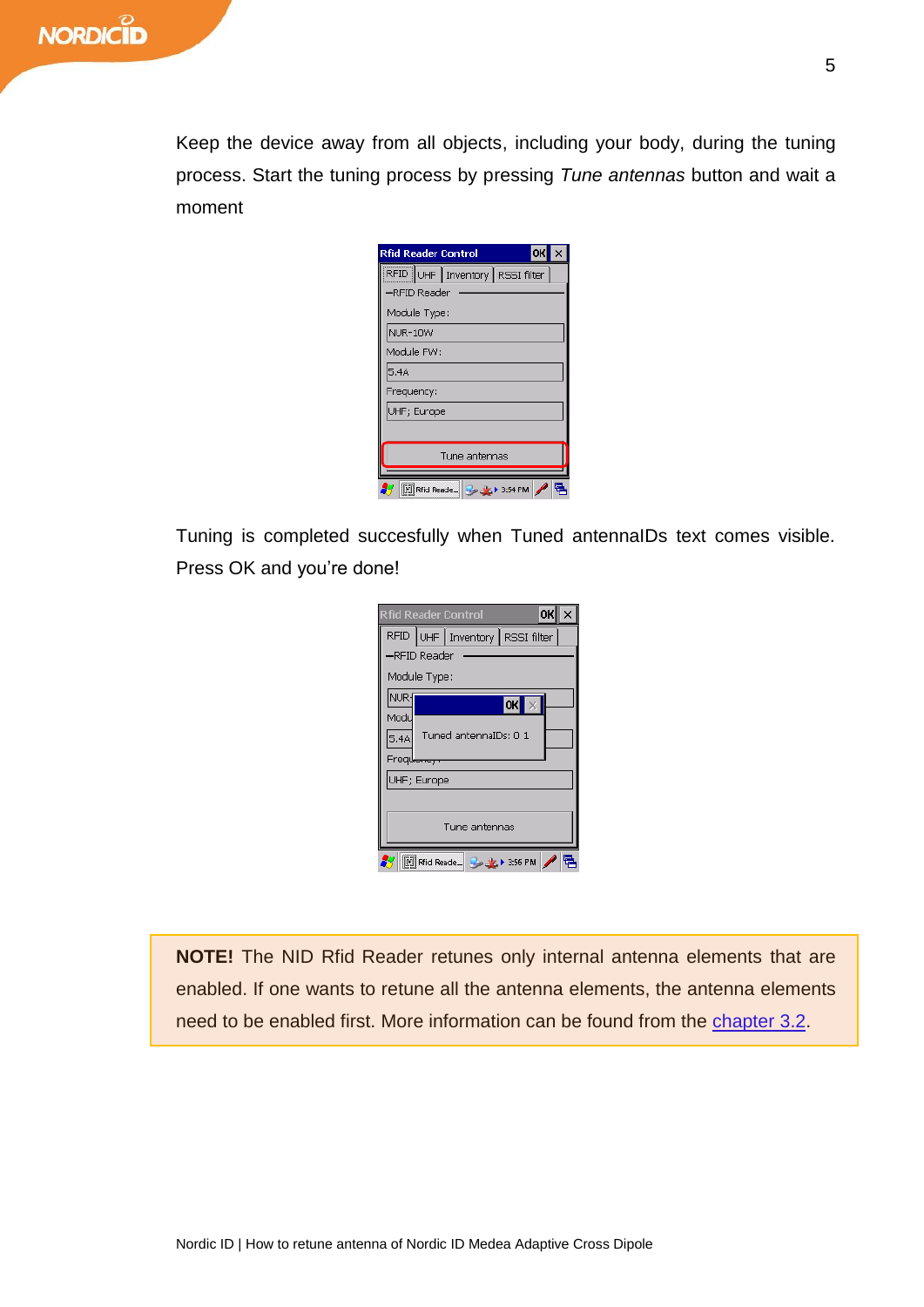#### <span id="page-5-0"></span>3.2 Retuning of all antenna elements

If all antenna elements need to be retuned, the antenna elements need to be enabled first. Enabling can be done via RFID Demo application. The RFID Demo application can be opened by pressing *Windows Key* and selecting *Programs -> RFID -> RFID Demo.*



Select *Settings -> Antennas* and enable all needed antenna elements.